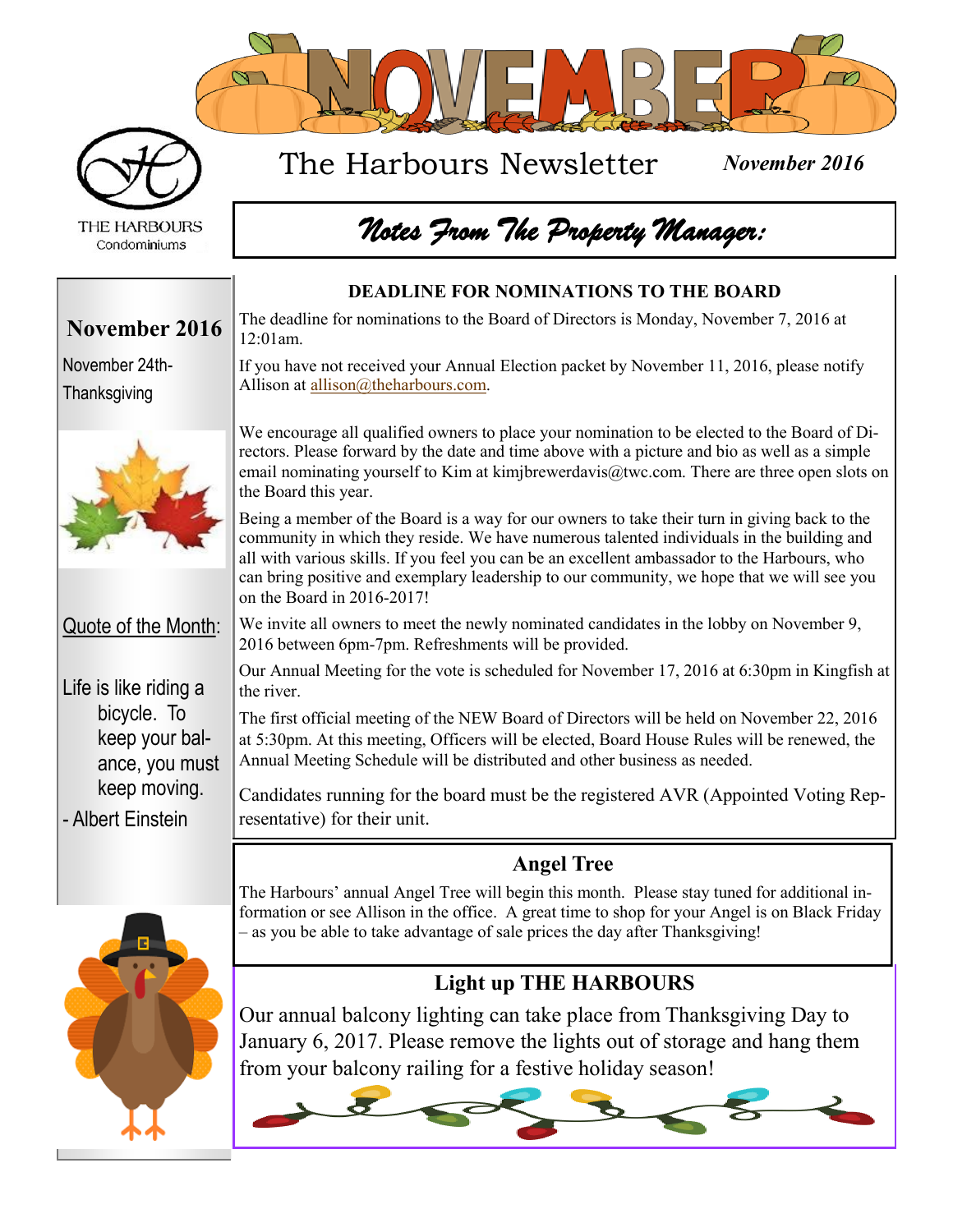

### The Harbours Newsletter *November 2016*



#### *Notes From The Property Manager:* **(CONT.)** **Outstanding violations or request for follow up # Issue** 1 unit ARA approvals 1 Balcony drainage repair 2 Non-compliant with unit liability Insurance – Cou[rt ordered injunction](http://www.google.com/url?sa=i&rct=j&q=&esrc=s&source=images&cd=&cad=rja&uact=8&ved=0ahUKEwjB5PGvr-HKAhXENSYKHX9kDLUQjRwIBw&url=http%3A%2F%2Fwww.123rf.com%2Fphoto_14767255_3d-people--human-character-in-warning-pose-with-do-not-symbol-3d-render-illustrati) 1 Lobby floor damage on move out 1 Pet violation 1 Rental lease violation 3 Parking space drippings 2 Contractor Rule Violation 1 Violation of Pool Rules

#### **Auto Overspray Damage**

If you have not already, please ensure if you need to present a claim to Walsh for any damage, that this is done so by November 18, 2016. Should you need a claim or want one sent in, please contact Allison at [alli](mailto:allison@theharbours.com)[son@theharbours.com.](mailto:allison@theharbours.com) If you feel your auto is so badly impaired you cannot see out of the windshield while driving, please do not continue to drive the vehicle.

#### **Thanksgiving Holiday**

As a reminder, the office will be closed THU and FRI, (NOV  $24<sup>th</sup>$  and  $25th$ ) as the staff and employees observe the holidays with family.

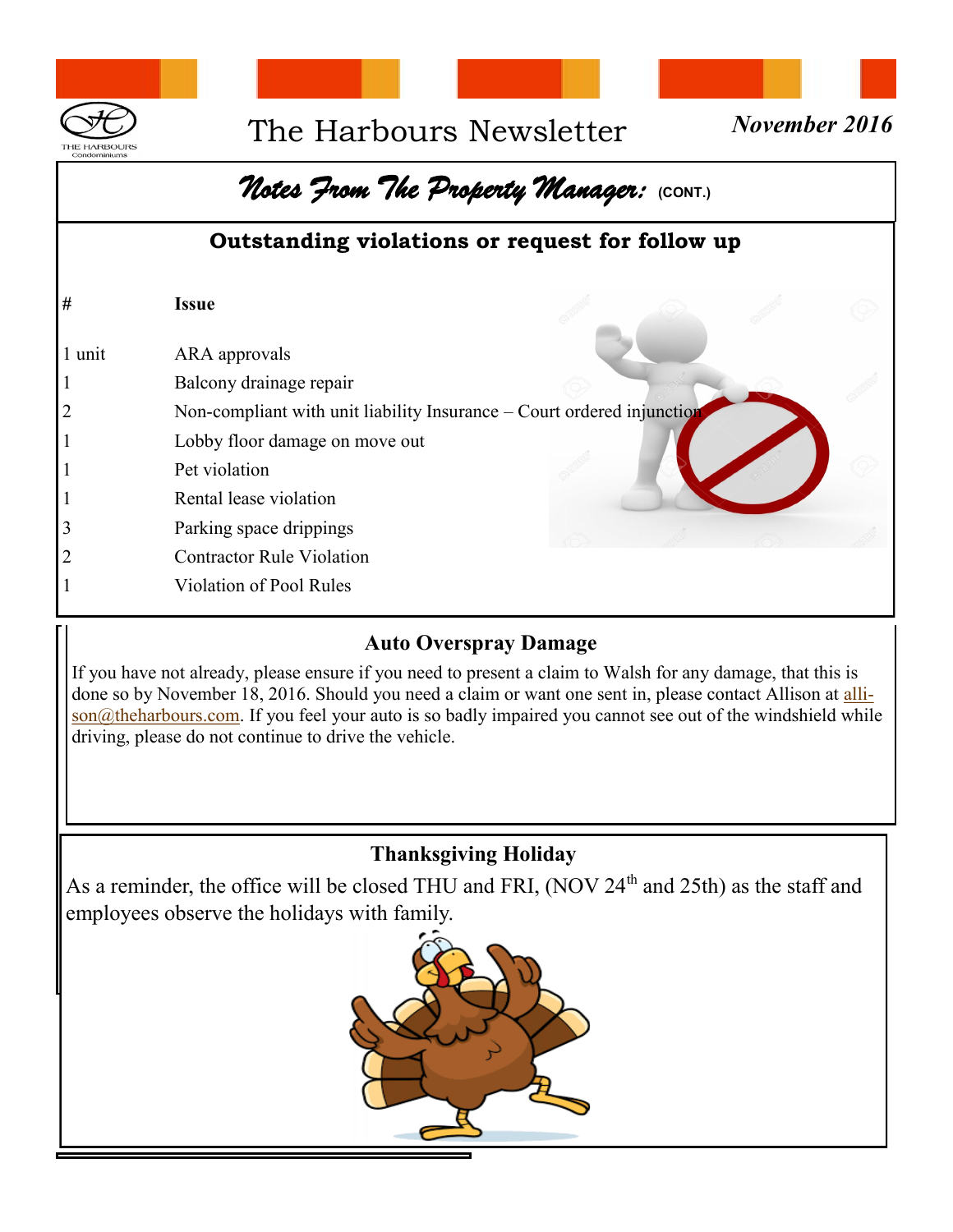#### **FHA certification**

The HOA is pleased to announce that we have received FHA Condo Certification.

This means that potential buyers have another option for financing and current owners aged 65+ may have the option to obtain a Reverse Mortgage on a unit they own.

As FHA Certification is considered the Gold Standard in the mortgage underwriting, other mortgage products such has Conventional or VA may consider our new certification a positive step in securing loans for buyers. This process involved approximately 30 hours of data collection which resulted in a 200 page application package to FHA.

Our Certification is good until Oct 2018, in which time it will need to be renewed.

Chuck Fugate

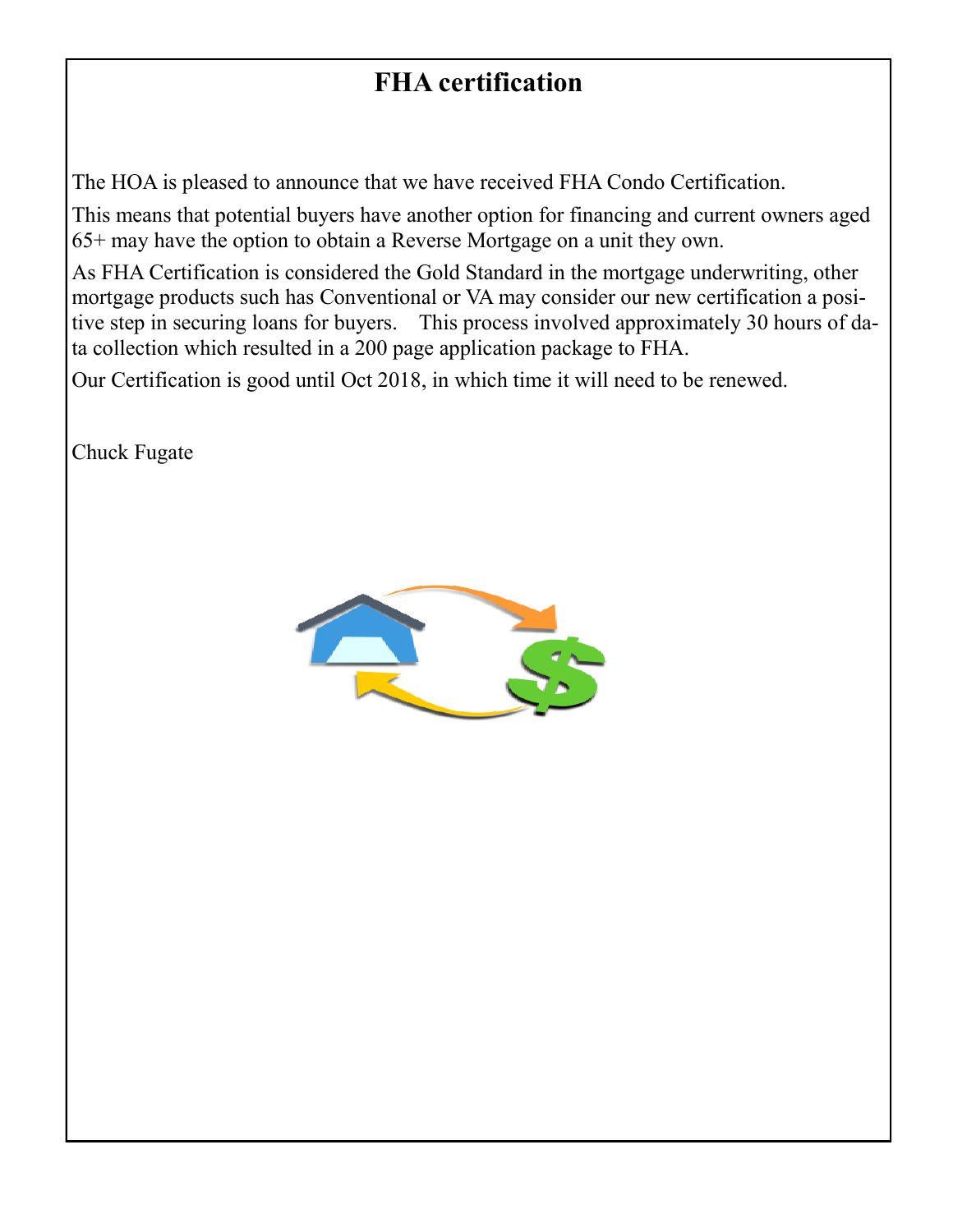#### **FINANCIALS – SEP, 2016**

|                              | <b>MTD ACT</b> | <b>MTD BUD</b> | <b>YTD ACT</b> | <b>YTD BUD</b> | <b>LYTD</b> |
|------------------------------|----------------|----------------|----------------|----------------|-------------|
| Revenue                      | 86,361.07      | 87,047.17      | 763,231.36     | 783,425.49     | 757,948.58  |
|                              |                |                |                |                |             |
| <b>Salary Expense</b>        | 20,148.02      | 26,450.00      | 197,942.90     | 238,050.00     | 234,653.18  |
| <b>Operations Expense</b>    | 3,653.86       | 1,420.00       | 19,940.31      | 13,755.00      | 13,774.64   |
| Meetings/Thunder             | 27.50          | 200.00         | 5,647.57       | 6,630.00       | 5,265.69    |
| Housekeeping EXP             | 435.61         | 325.00         | 4,762.18       | 5,765.00       | 5,012.51    |
| Maintenance Expense 4,367.21 |                | 3,240.00       | 39,233.26      | 31,810.00      | 32,841.42   |
| Service Expense              | 4,778.95       | 3,450.00       | 44,577.87      | 36,545.00      | 38,438.33   |
| Professional Expense 691.00  |                | 280.00         | 6,374.39       | 9,270.00       | 5,887.74    |
| <b>Utility Expense</b>       | 21,924.52      | 23,205.00      | 206,060.33     | 231,356.00     | 210,365.13  |
| Taxes & Insurance            | 4,785.90       | 5,900.00       | 52,475.98      | 50,670.00      | 61,855.34   |
| <b>Total Operating EXP</b>   | 60,818.37      | 64,470.00      | 581,806.49     | 629,751.00     | 610,343.98  |
|                              |                |                |                |                |             |
| <b>Net Operating Income</b>  | 25,542.70      | 22,577.17      | 181,424.87     | 153,674.49     | 147,604.60  |

YTD figures stand as follows:

Operating expenses are below budget by \$47,944.51 YTD and below LYTD by \$28,537.49. Net Operating Income is above budget by \$27,750.38 YTD and above LYTD by \$33,820.27.